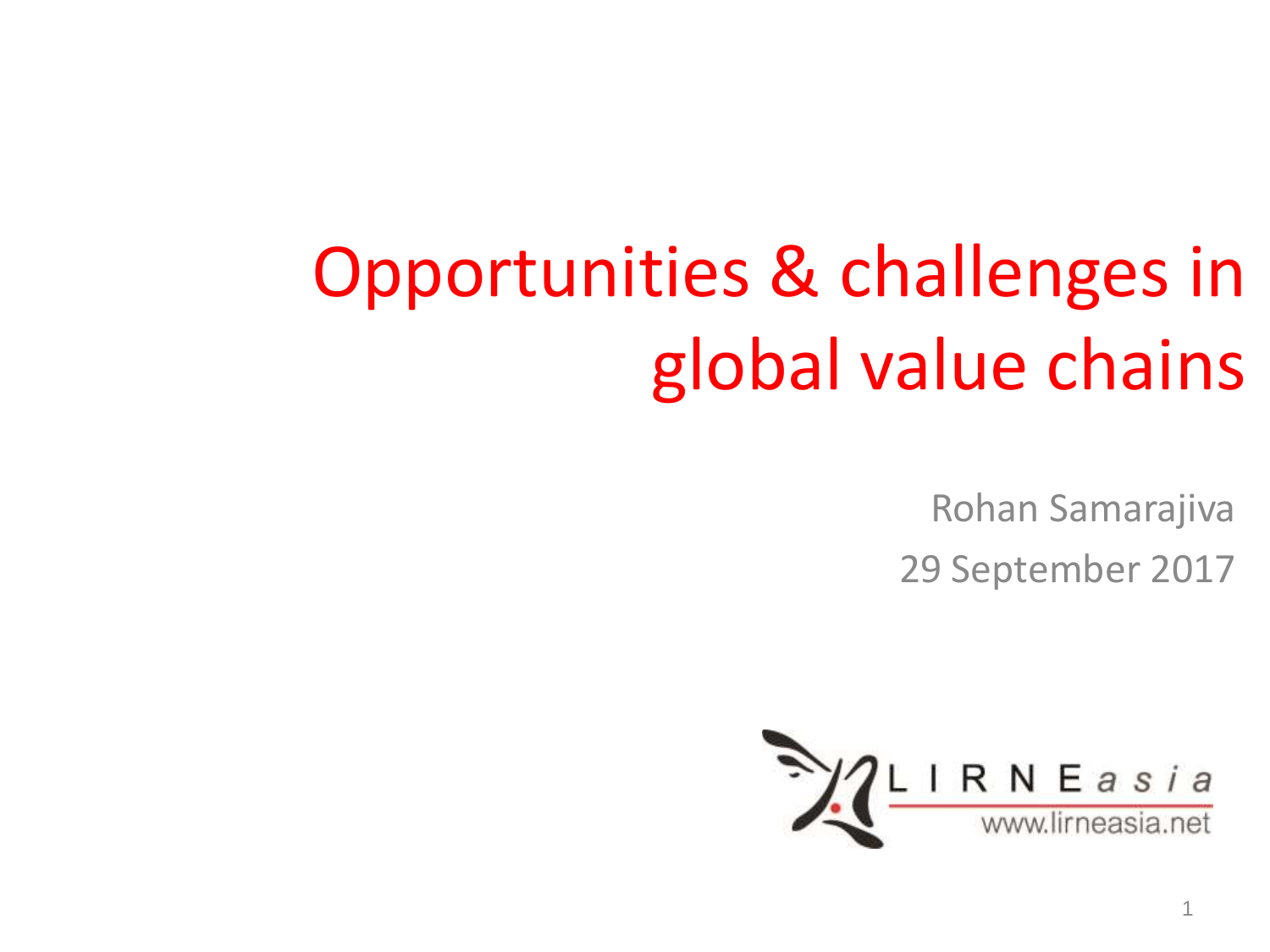## What this talk is about

- Governments cannot exploit the opportunities afforded by Global Value Chains (GVCs); neither can scholars like me
	- Only businesses and entrepreneurs can
- But I can give you a sense of the lay of the land, including what is not visible to the untrained eye
- Governments can create the conditions
	- Part of what we can do is to persuade the governments to do the right thing (or at least, not do the wrong thing)

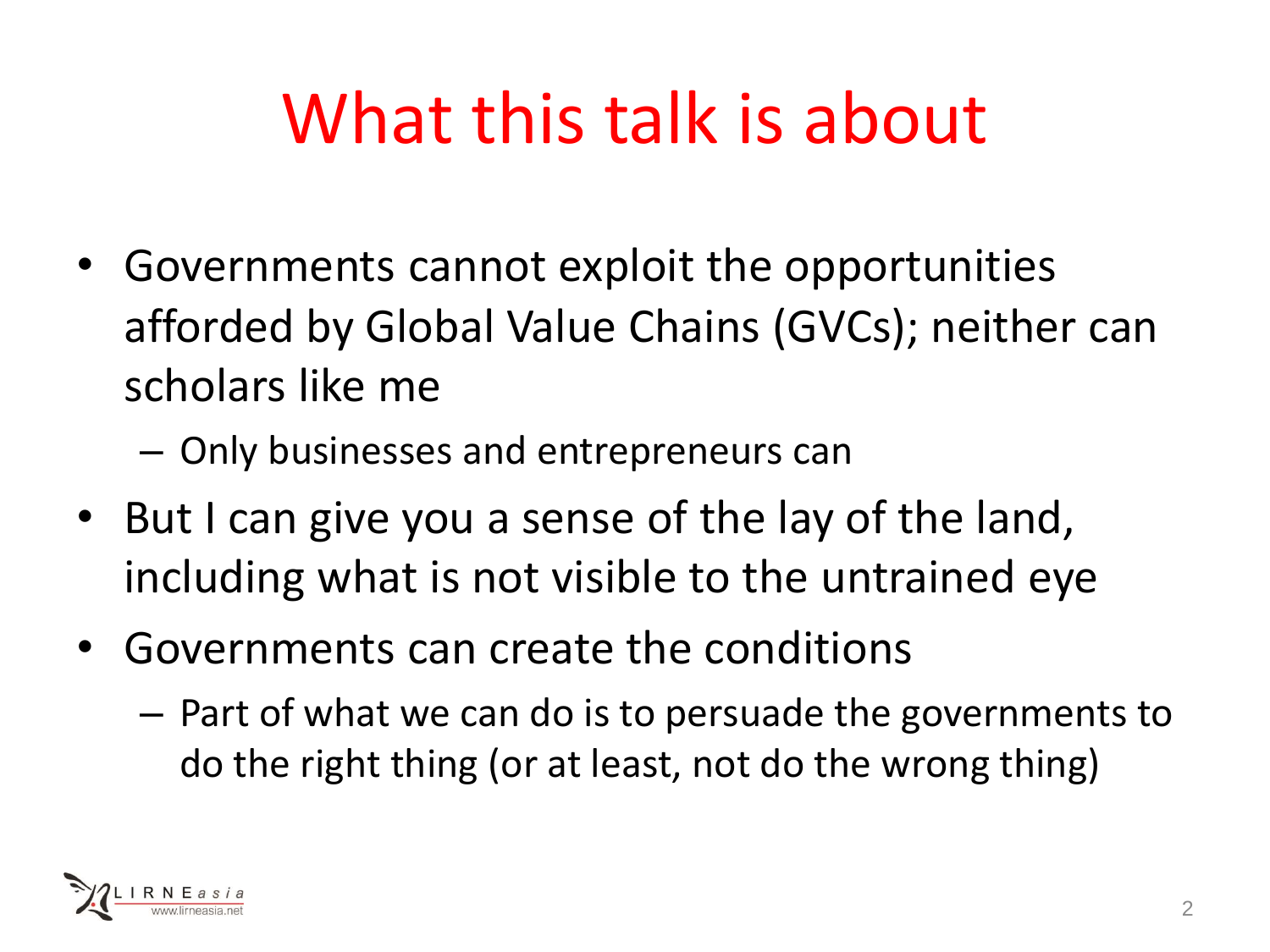# Example of a Global Value Chain (or Global Production Network)



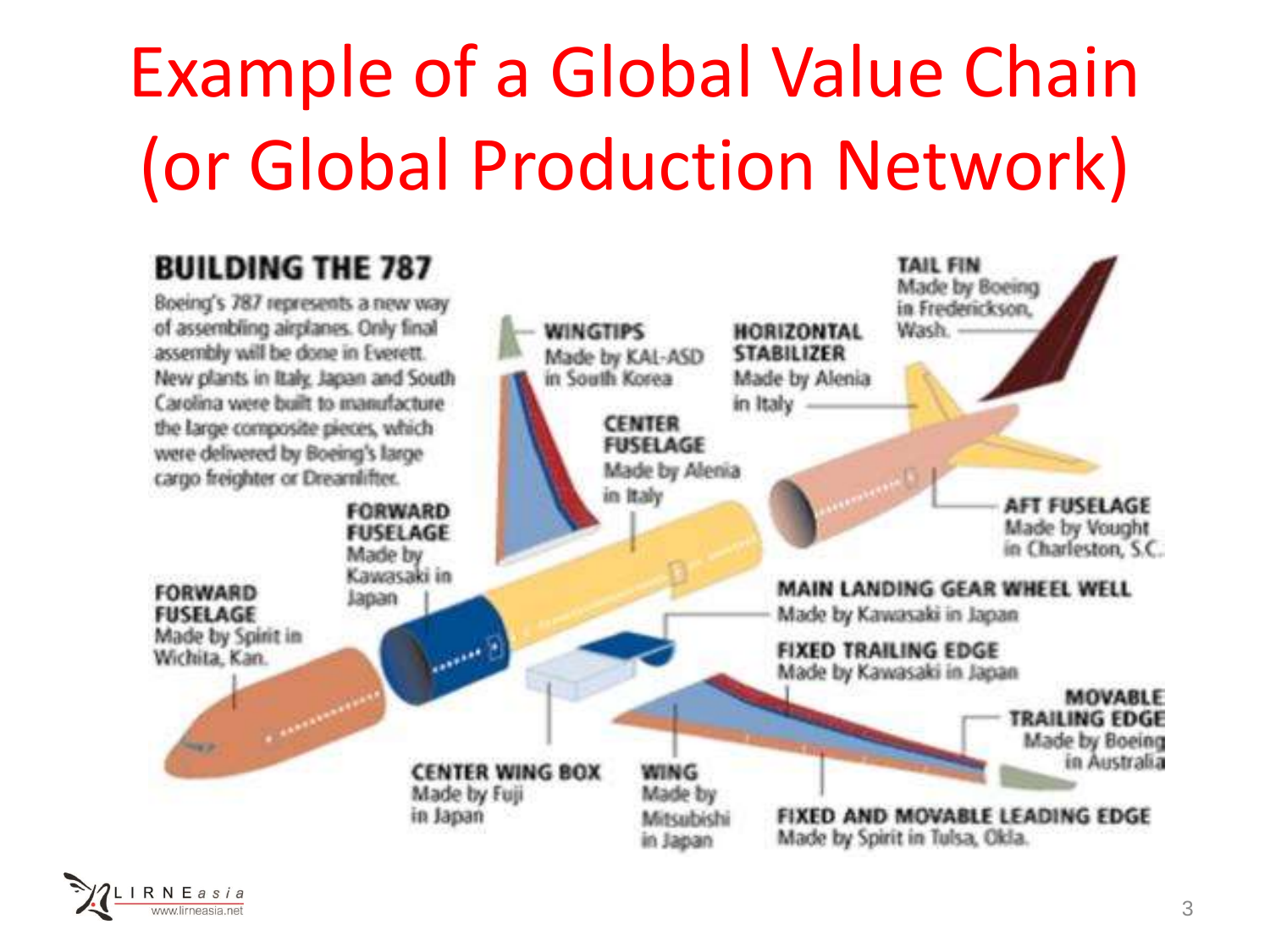#### **WE HAVE A PROBLEM**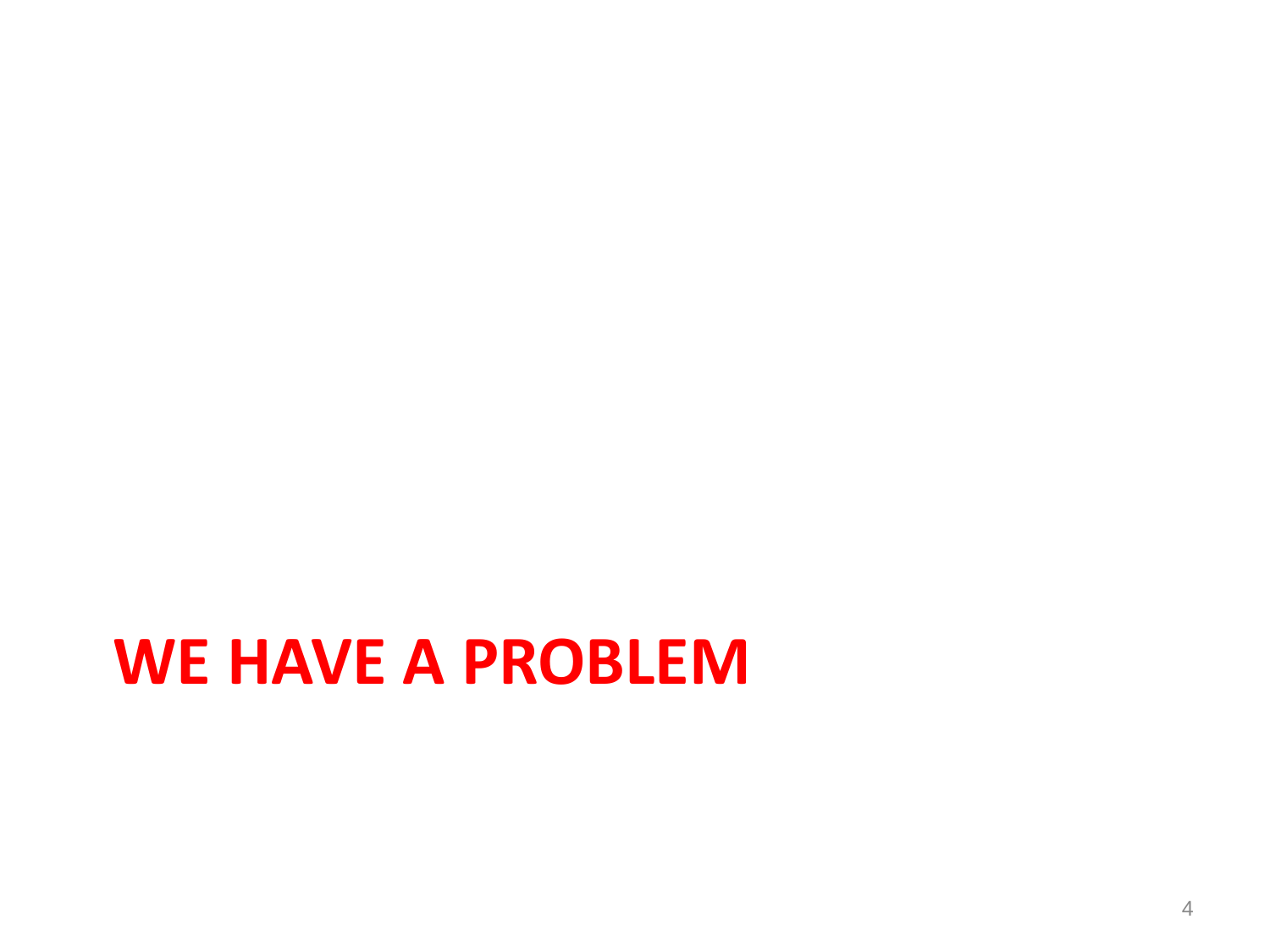### We don't export enough . . .



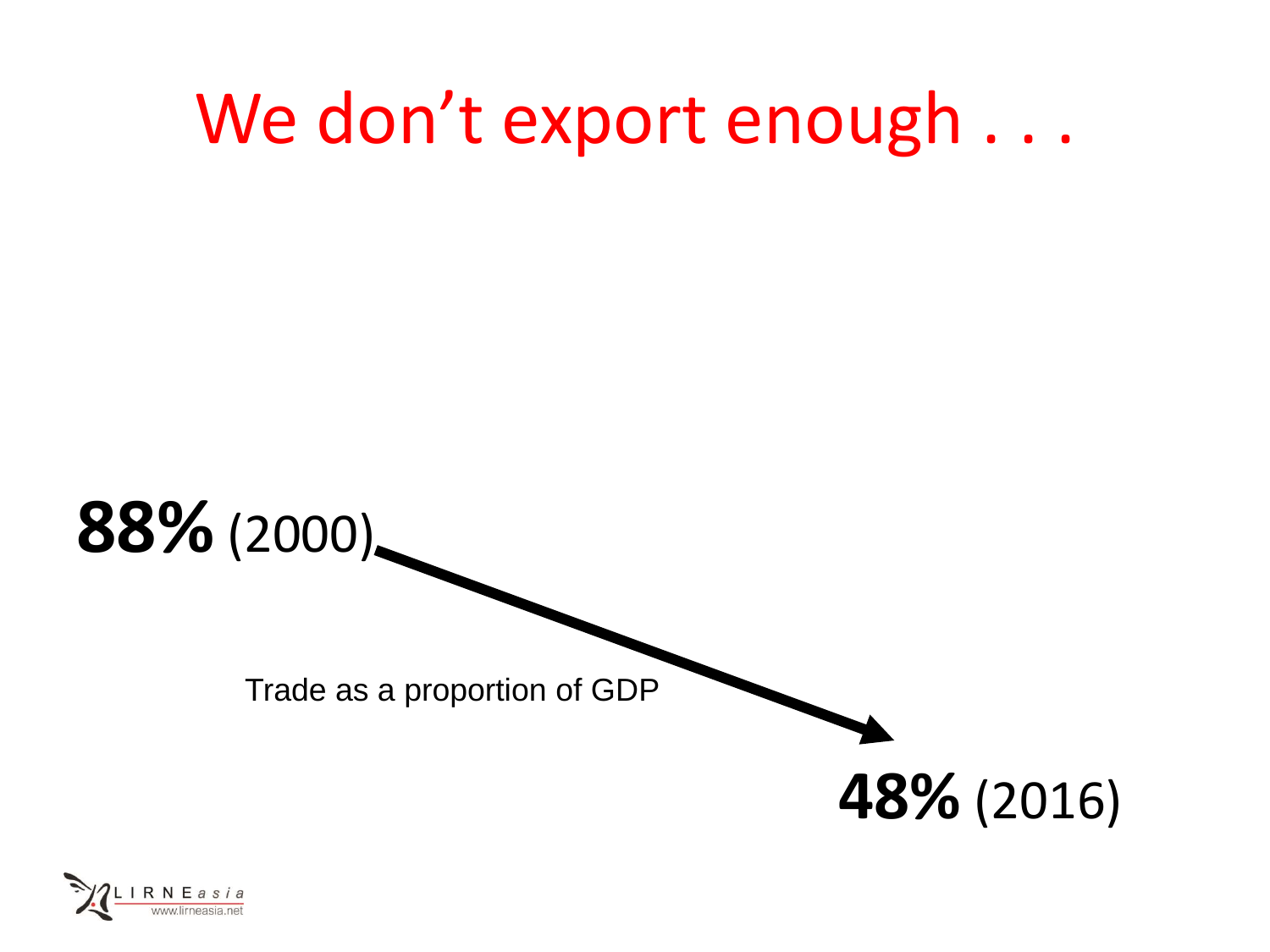### Less than competitors . . .

• Viet Nam's goods exports increased **x 9.5**

• While Sri Lanka's goods exports increased **x 2.1**

Between 2000 and 2014

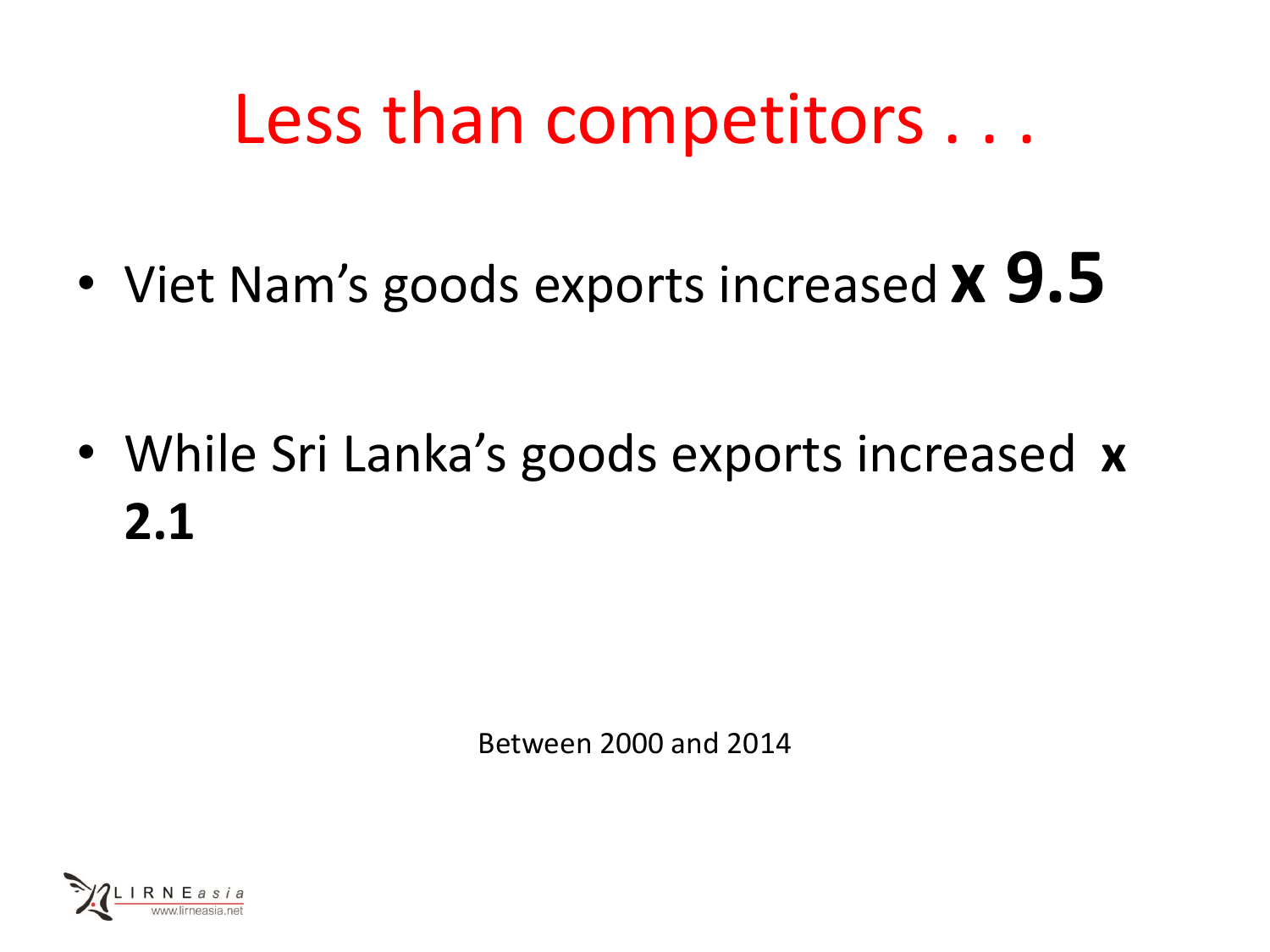### And not the right things . . .

- Export of labor yielded USD 7.2 billion in 2016
	- **70%** of earnings from goods exports)
	- **About the same** as service exports USD 7.1 billion

• Composition of goods exports has remained stale with over reliance on garments

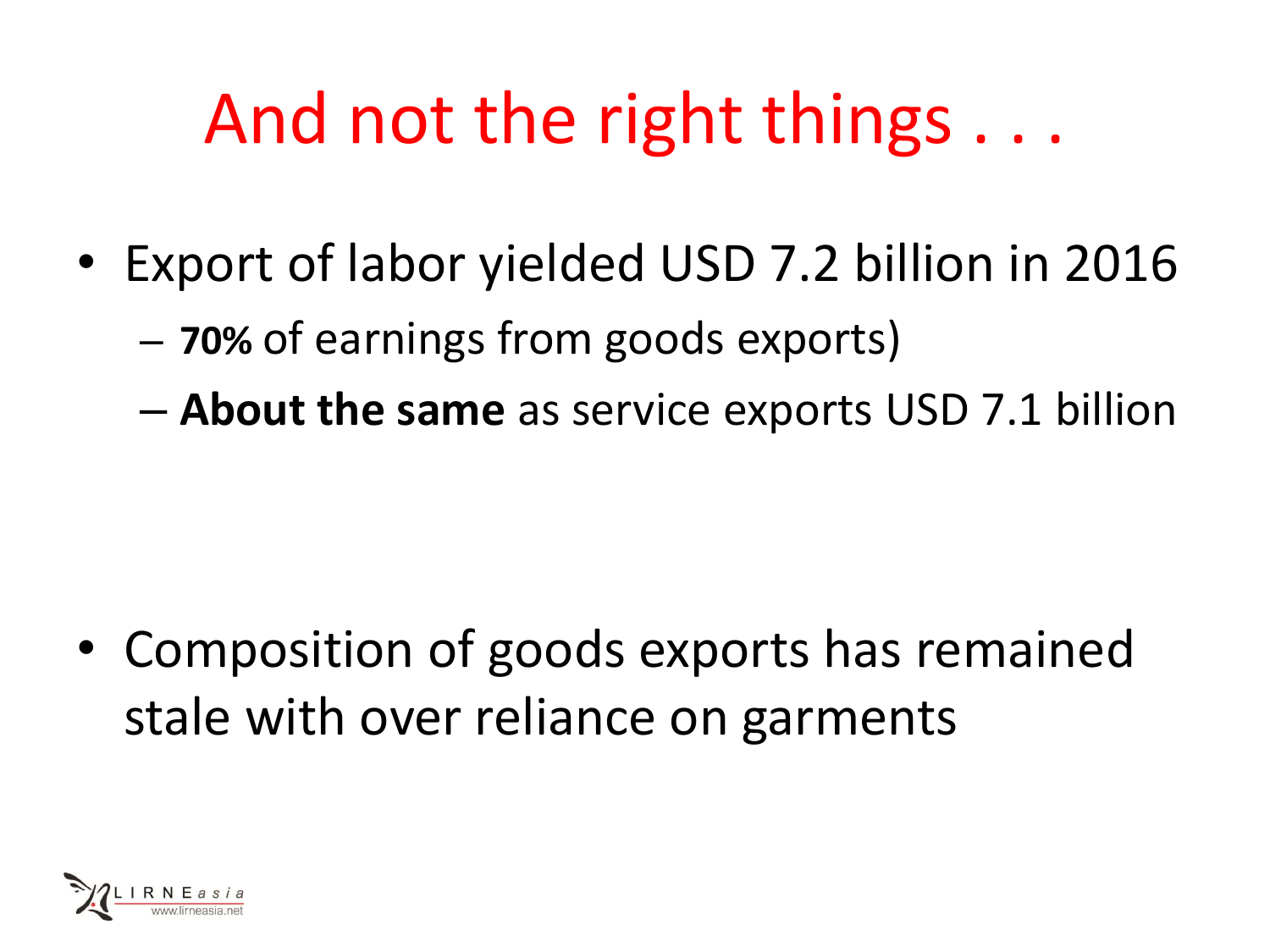# Sri Lanka's exports in 2014 look little different from exports in 1994



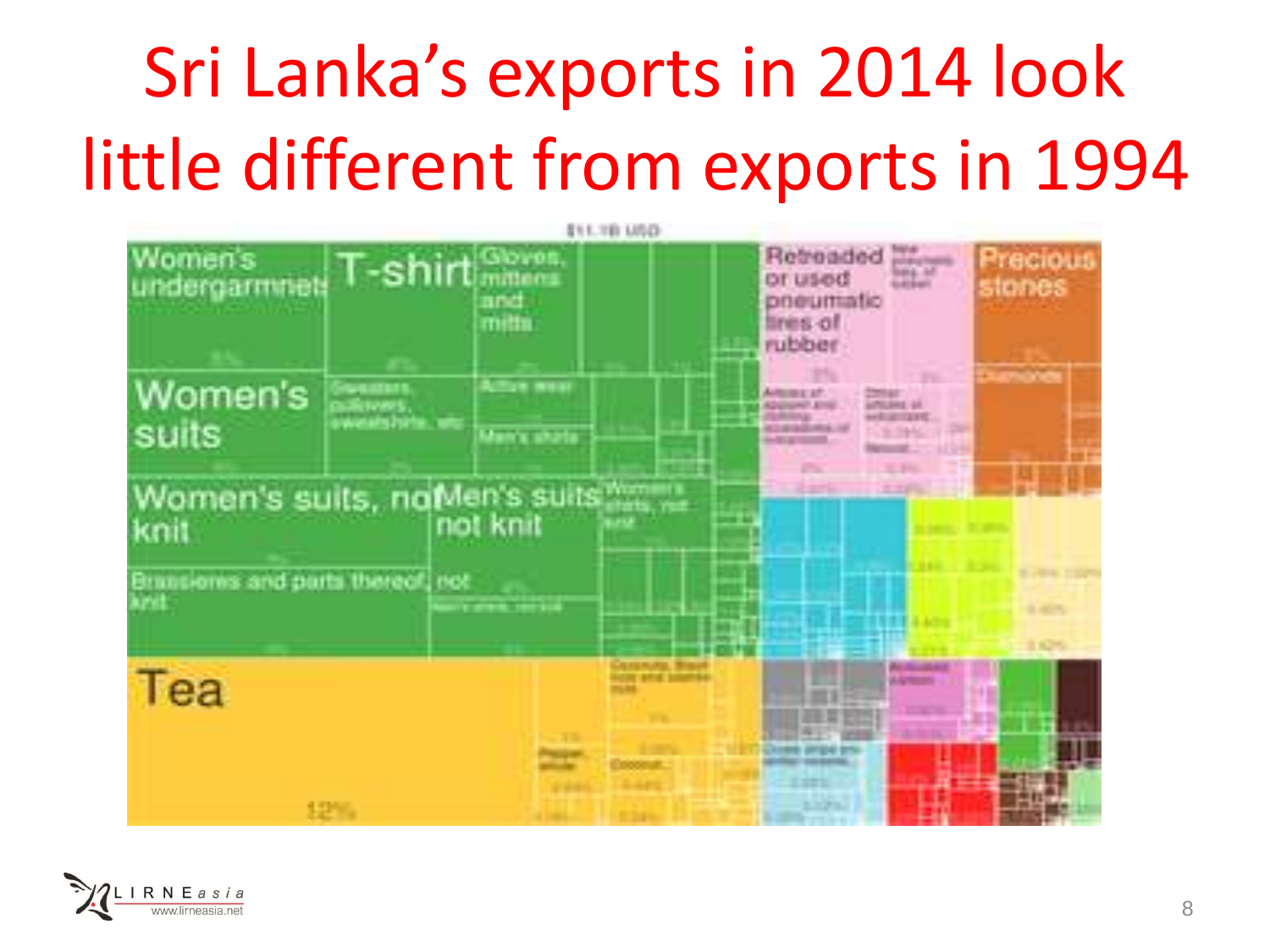Few are in GVCs, and even the GVCs that we're in are not very complex

- Apparel sector is already embedded in GVCs, importing inputs, adding value and assembly in Sri Lanka and exporting
- Fast growing agricultural exports such as gherkins involve rudimentary value chains
	- Gherkins grown in Bangladesh
	- Processed in Biyagama
	- Exported to Japan

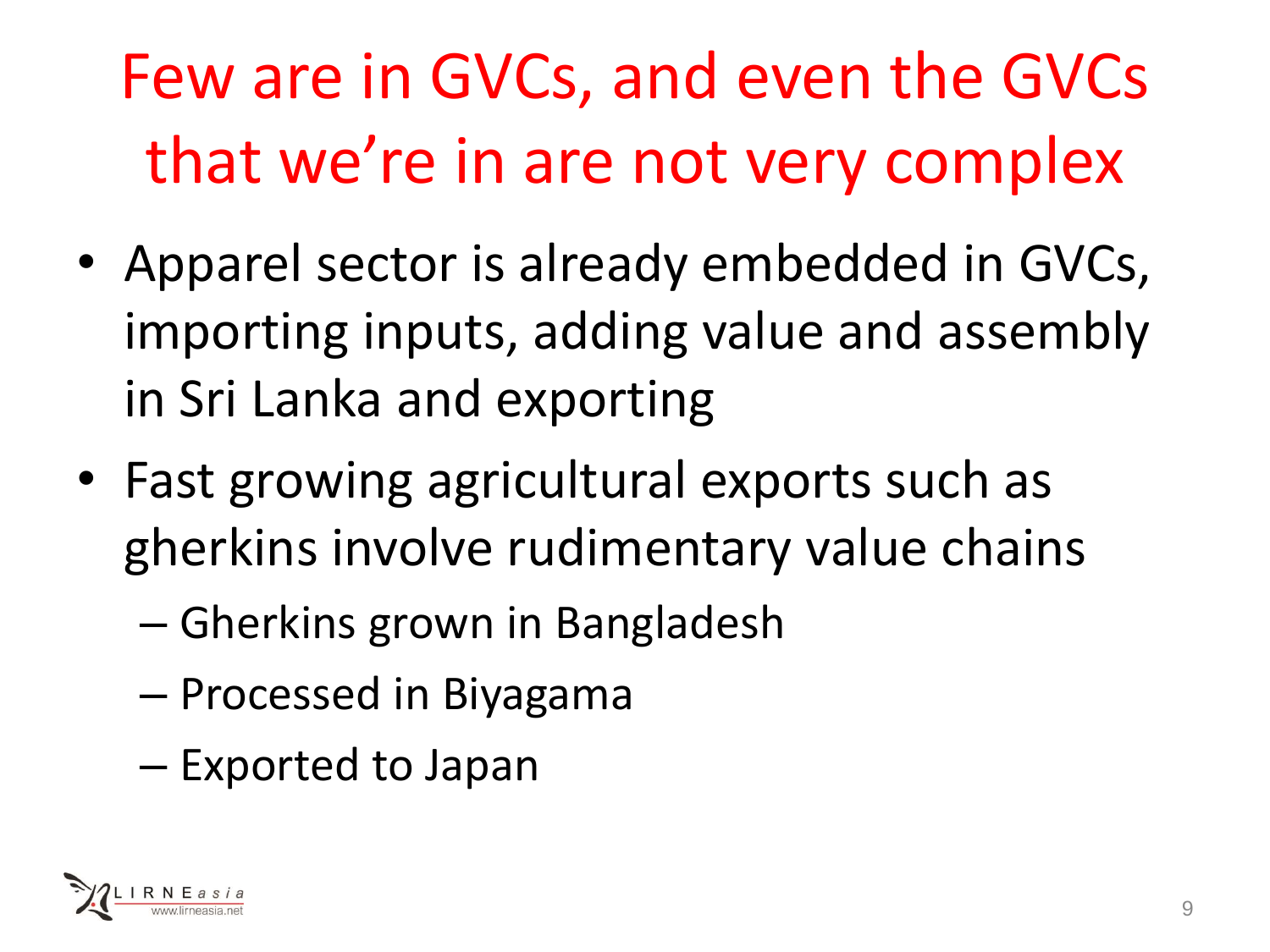# What does it take to participate in Global Value Chains?

• Firms signing contracts and getting down to business

• But if this is not happening at desirable levels, one has to look at structural constraints

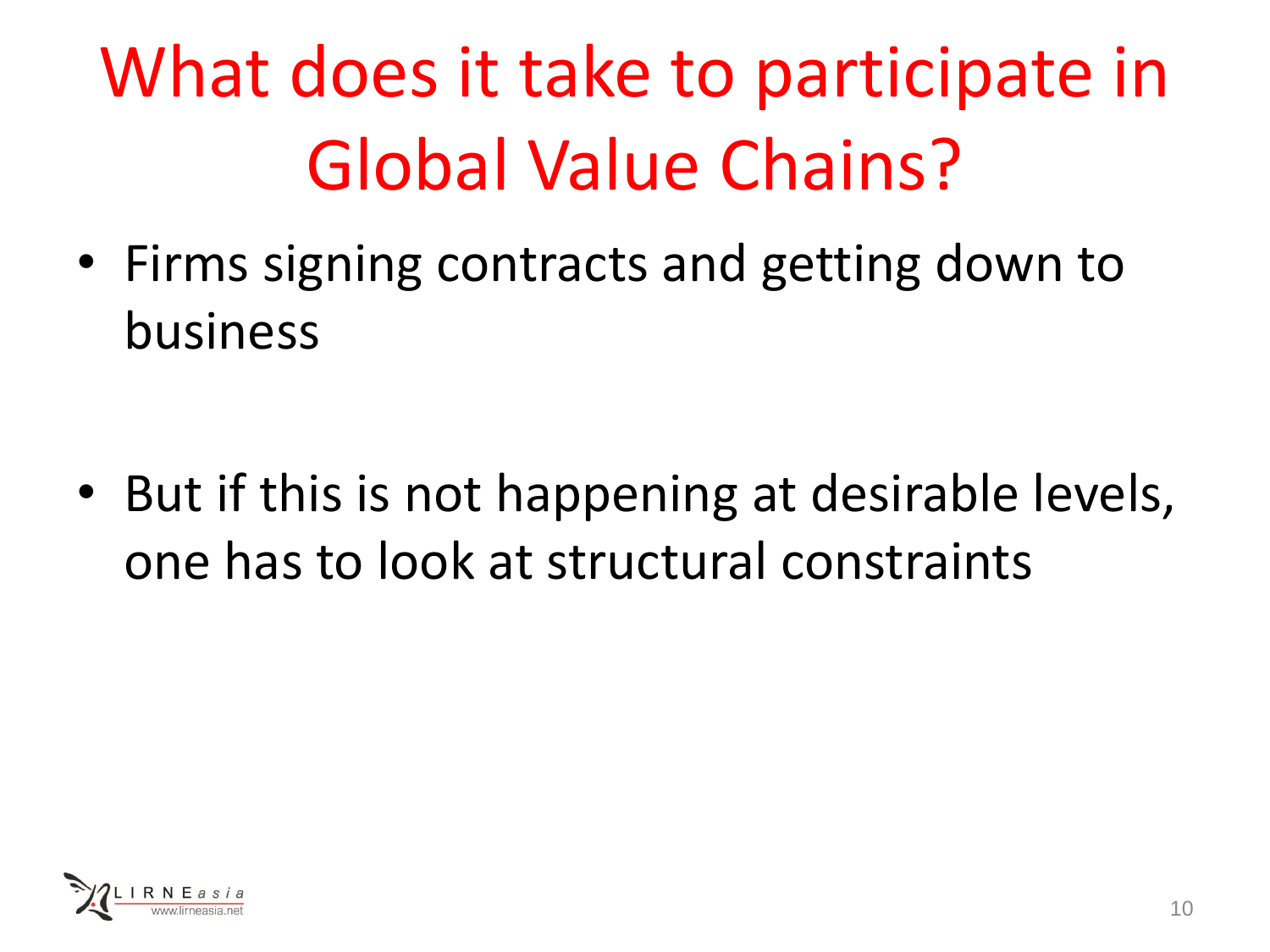What does it take to participate in Global Value Chains?

- Greater certainty  $\rightarrow$  trade agreements)
- Low-cost labor, which we do not have; If not based on low-cost labor, skilled and productive workers  $\rightarrow$  education reforms)
- A big enough pool of workers  $\rightarrow$  education reforms; agricultural reforms; increasing labor participation by women; SOE reforms . . . )
- Right kind of infrastructure, including excellent logistics industry ( $\rightarrow$  SOE reforms)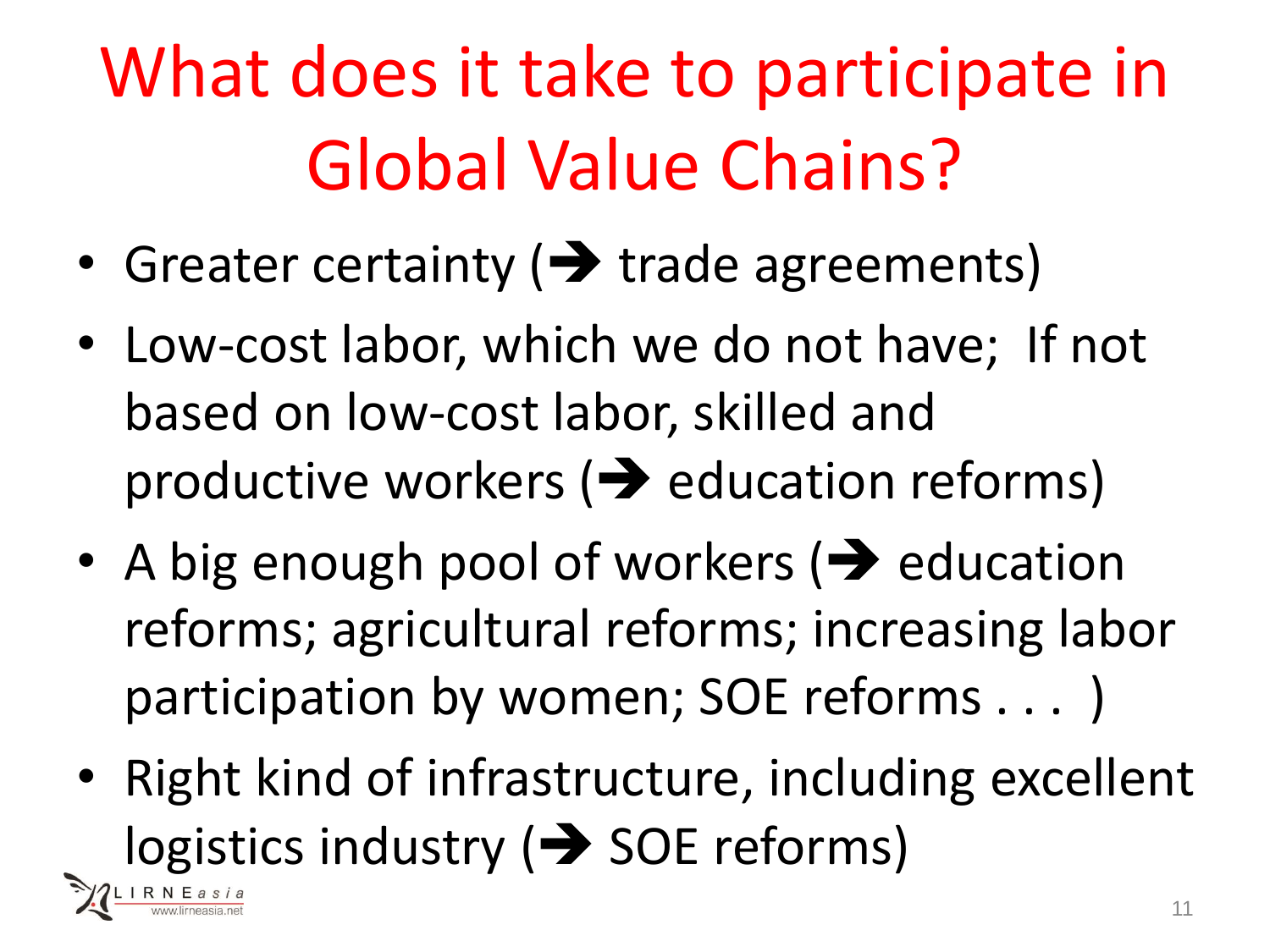## What can be done to enhance ability to participate in GVCs in short term?

- Greater certainty ( trade agreements)
- Low-cost labor, which we do not have; If not based on low-cost labor, skilled and productive workers  $\implies$  education reforms)
- A big enough pool of workers  $\rightarrow$  education reforms; agricultural reforms; increasing labor participation by women; SOE reforms . . . )
- Right kind of infrastructure  $($  > SOE reforms)

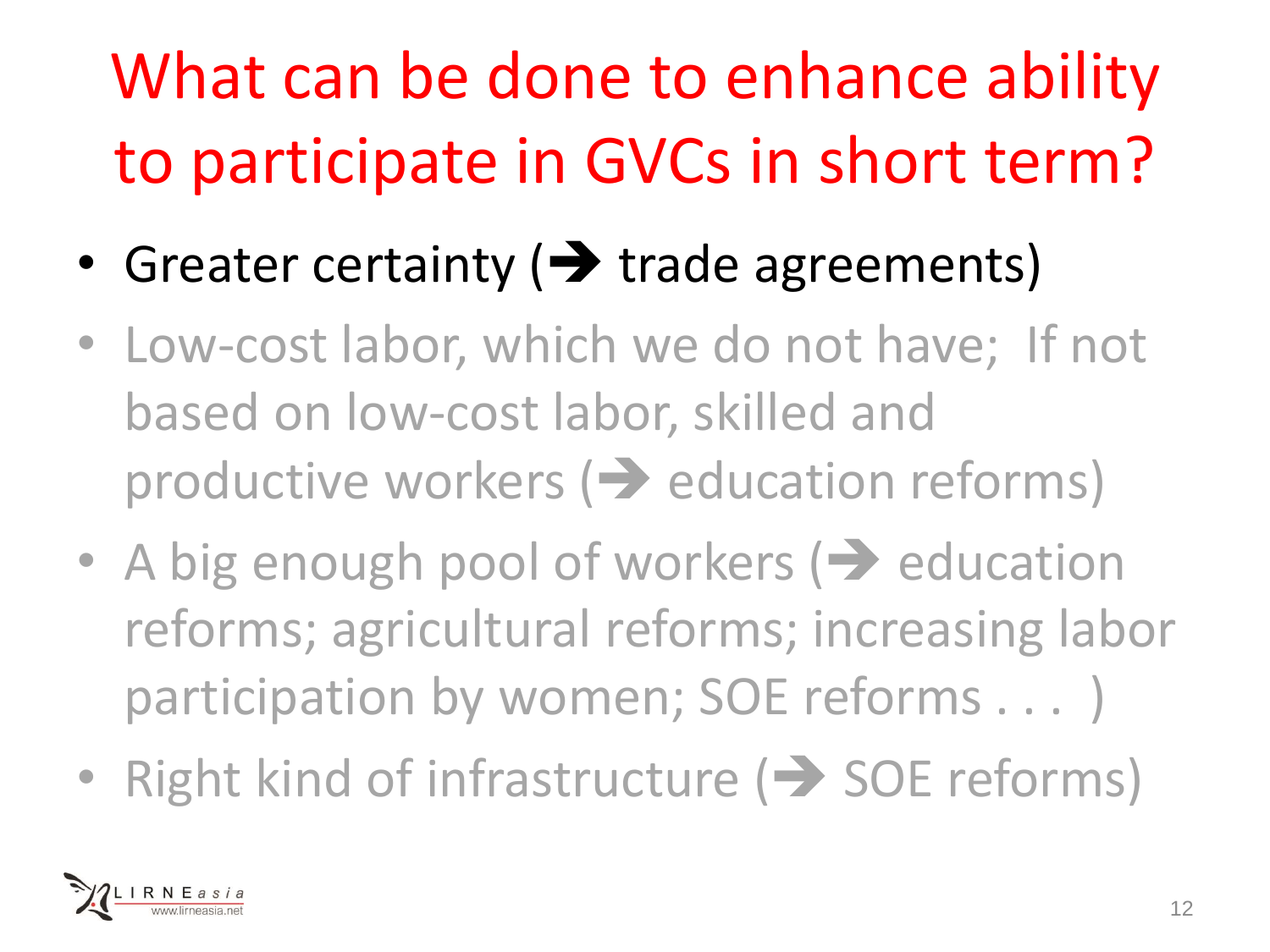# Greater certainty through trade agreements

- A world incapable of multilateral trade liberalization under the WTO is moving toward plurilateral and bilateral trade regimes that cover goods, services, investment and traderelated matters
	- ASEAN is looking at RCEP and TPP(-US)
	- India has entered into a large number of bilateral agreements; in RCEP; considering TPP(-US)
- All Sri Lanka has are opportunities for a few bilaterals, despite having been member of GATT since 1947 and GATS since 1995
	- Many disadvantages to negotiating multiple bilateral agreements, but better than being excluded from benefits of agreements

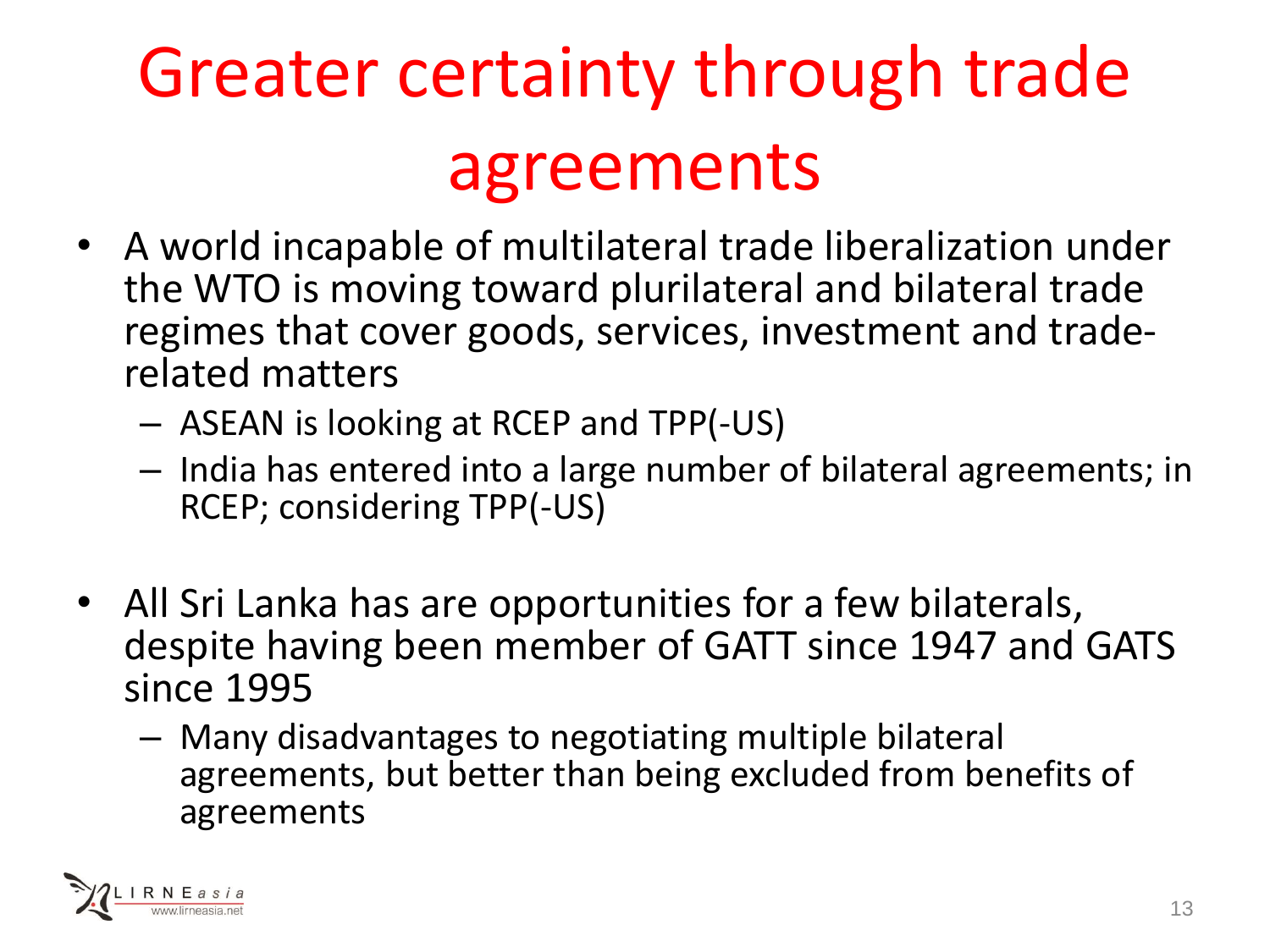# International trade is a competitive sport

• Let's look at a competitor: Vietnam

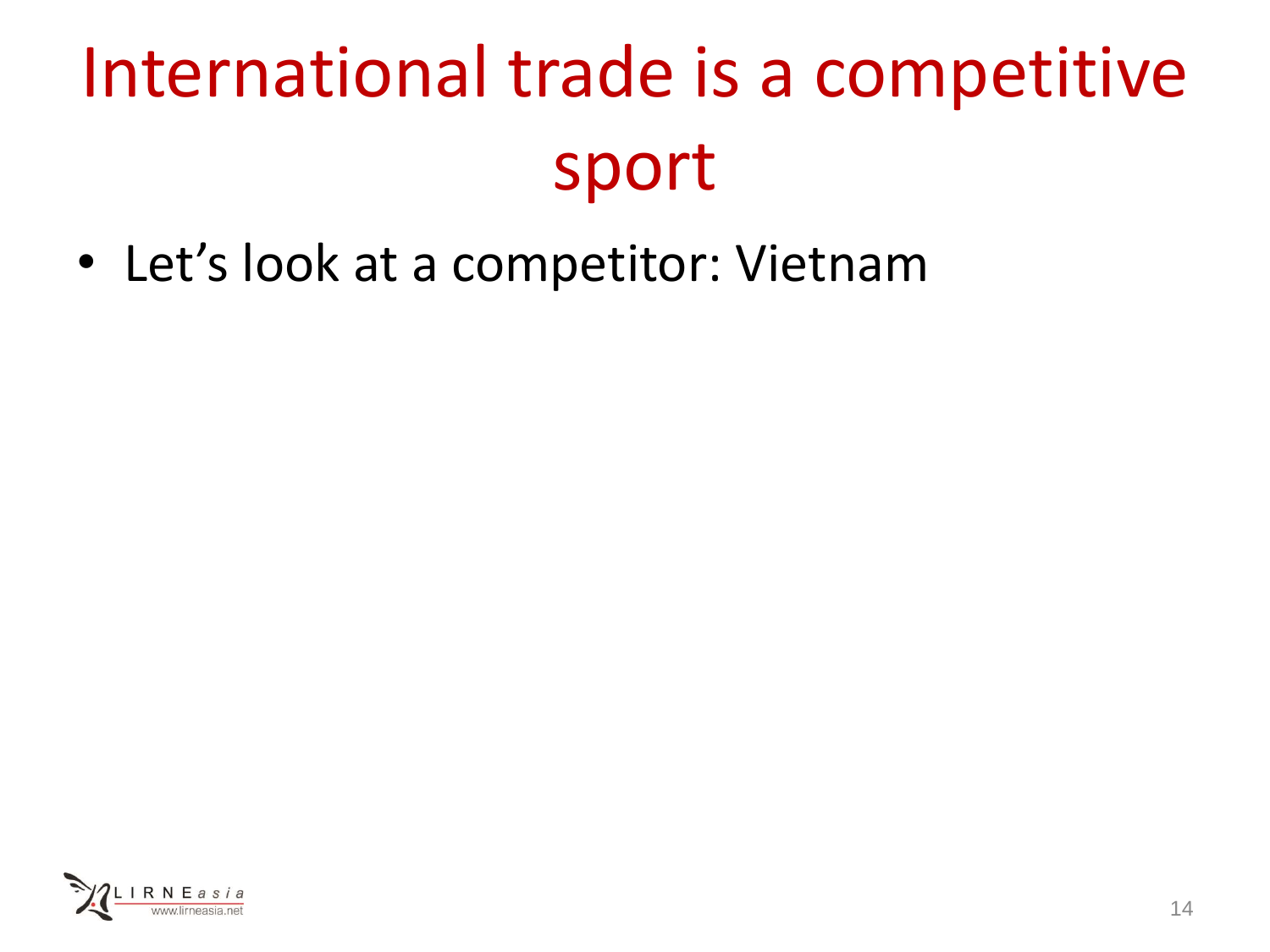# Vietnam has many firms that compete with Sri Lanka firms

- "Overall apparel import growth used to come from China and Bangladesh, but today Vietnam is the main driver. I don't think you will see that trend abate in the short term."
	- Nate Herman, Vice President of International Trade, American Apparel & Footwear Association
- In 2017 AT Kearney Global Services Index (higher is more attractive for BPO sourcing)
	- Vietnam is  $6<sup>th</sup>$  (advanced from  $11<sup>th</sup>$ )
	- $-$  Sri Lanka is 11<sup>th</sup> (advanced from 14<sup>th</sup>)

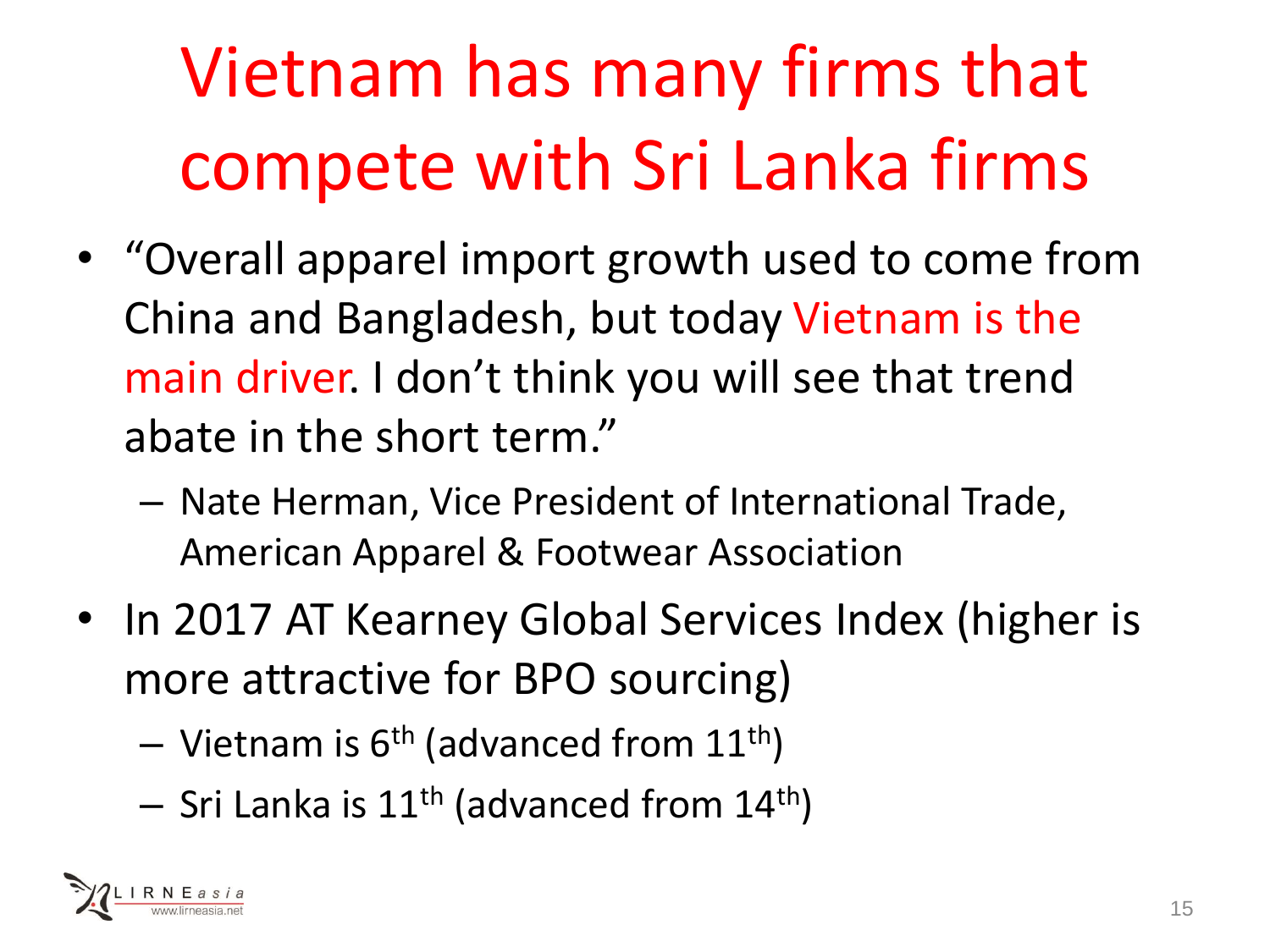## Vietnam in RCEP & TPP; India & China in RCEP; and Sri Lanka?

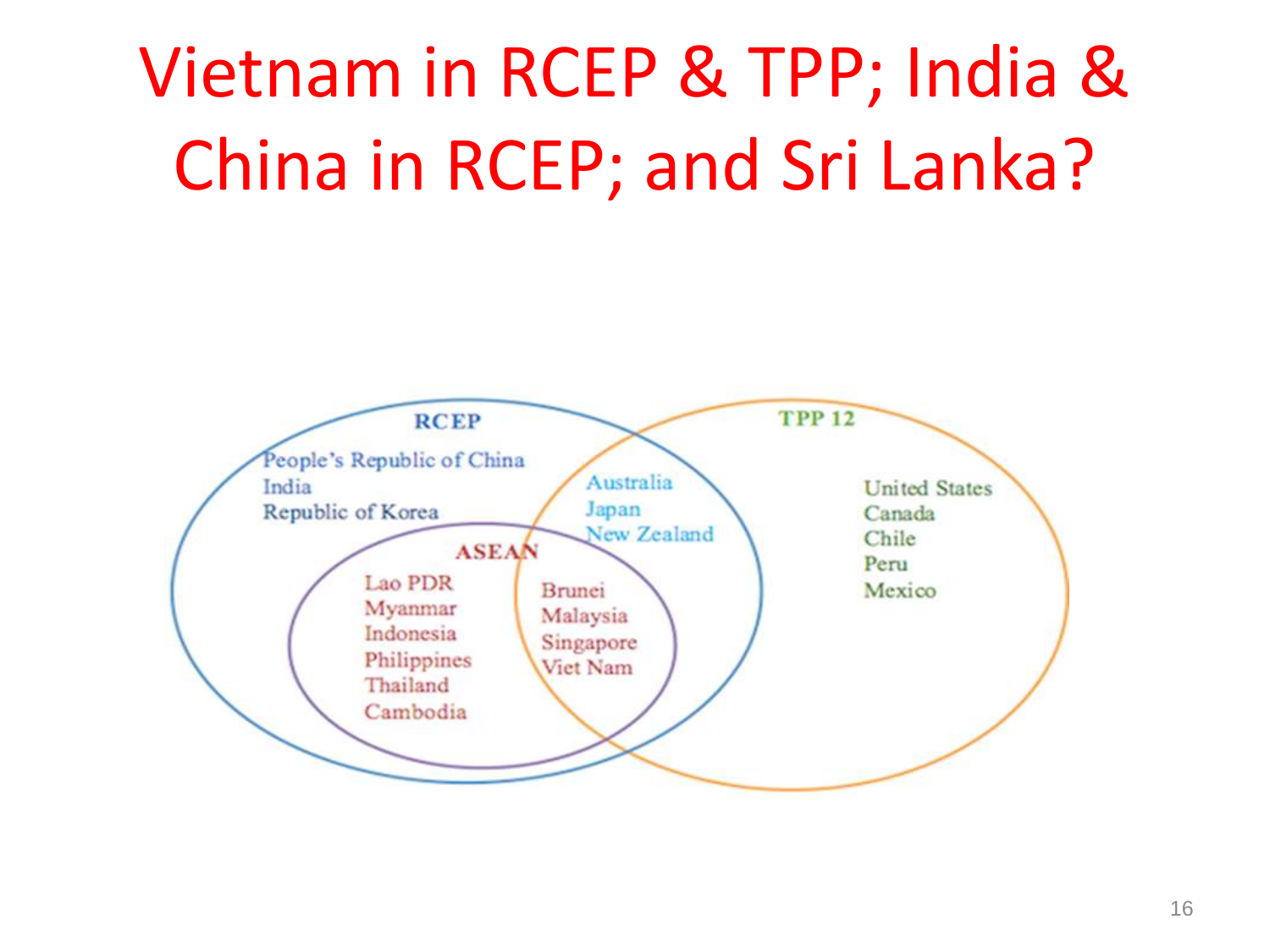#### Vietnam joined WTO in 2006. Additional Trade agreements since then

- TPP (signed, not yet in effect)
- Russia, Kazakhstan, Belarus (signed, not yet in effect)
- ASEAN Free Trade Area
- ASEAN-Australia+NZ FTA
- ASEAN-India CECA
- ASEAN-Japan CEP
- ASEAN-China CECA
- ASEAN-Rep of Korea **CECA**
- Chile-Vietnam FTA
- Japan-Vietnam ECA
- Rep of Korea-Vietnam **FTA**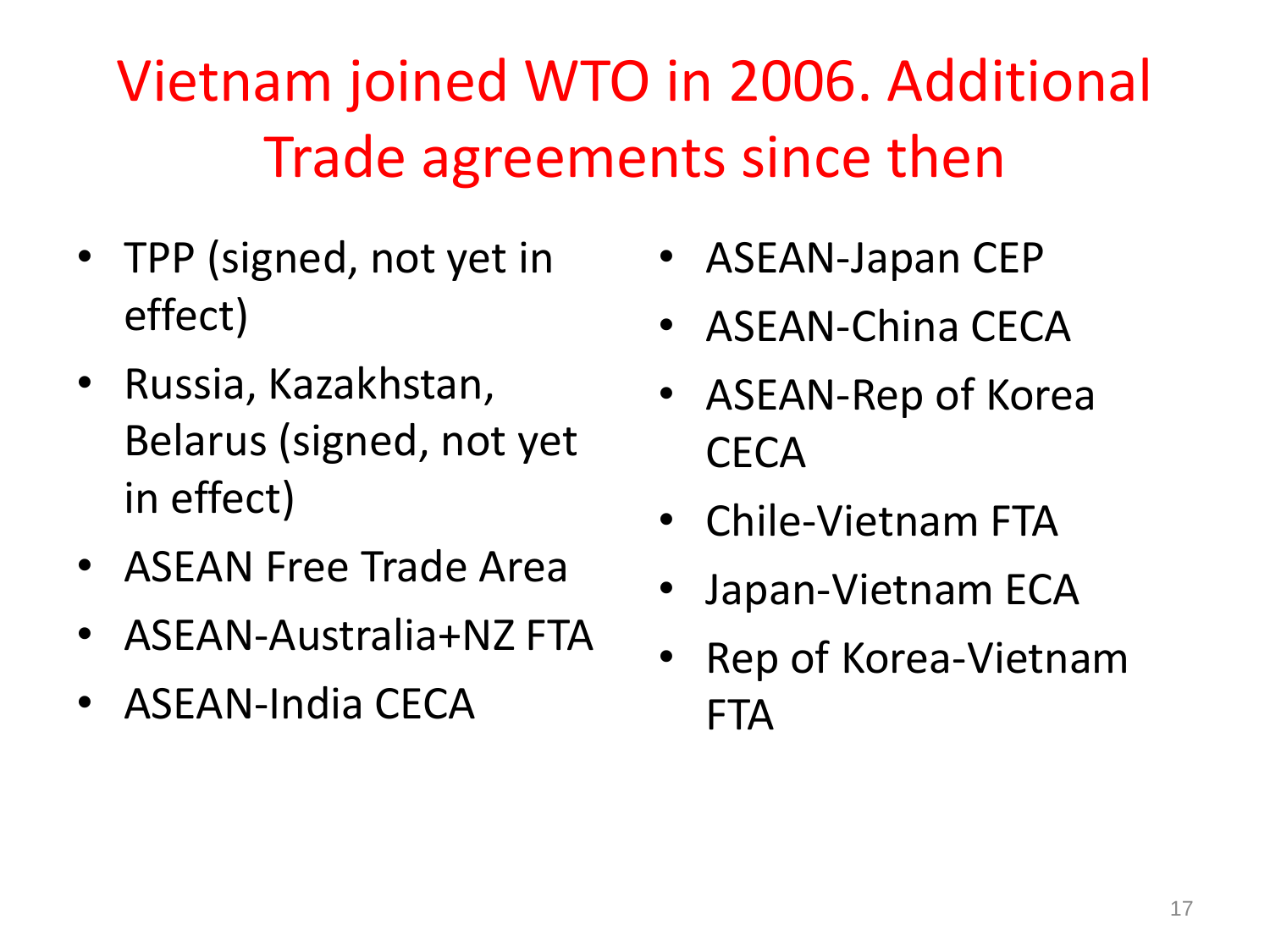## And Sri Lanka . . .

- First bilateral FTA with India in 1998
- Second study group report to expand FTA in 2003
- Pakistan goods FTA in 2003



• ... Then everything stops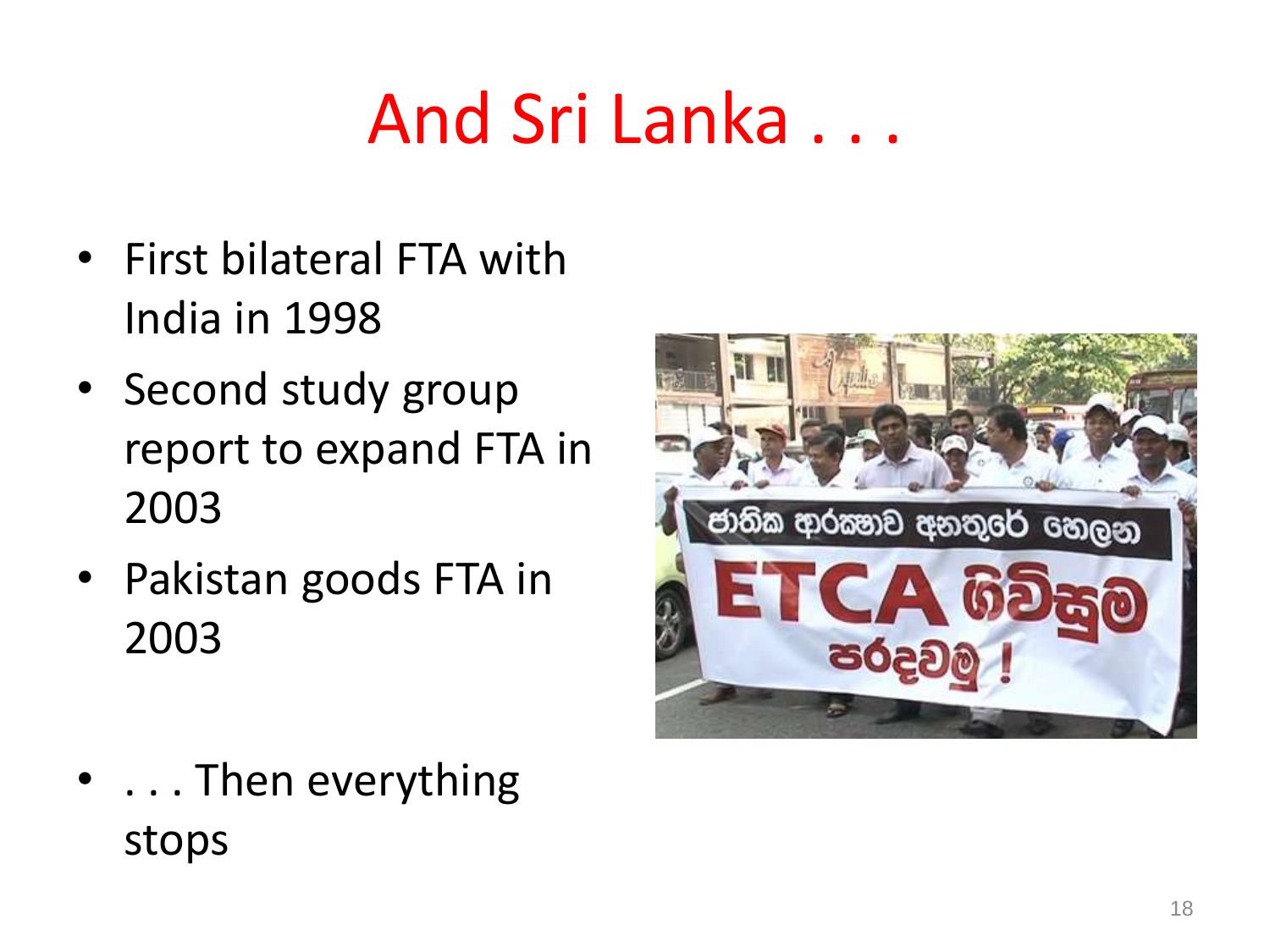# Results: Exports increased x 9.5 (v x 2.1 for Sri Lanka) in 2000-2014

|                                   | Vietnam<br>(2000) | Vietnam<br>(2014) | <b>Multiple</b> | <b>Sri Lanka</b><br>(2000) | Sri Lanka<br>(2014) | <b>Multiple</b> |
|-----------------------------------|-------------------|-------------------|-----------------|----------------------------|---------------------|-----------------|
| FDI (USD<br>millions)             | 1,298             | 9,200             | 7.1             | 173                        | 1,616               | 9.3             |
| <b>Exports (USD)</b><br>billions) | 17                | 161               | 9.5             | 5.5                        | 11.3                | 2.1             |

Source: Sri Lanka BOI

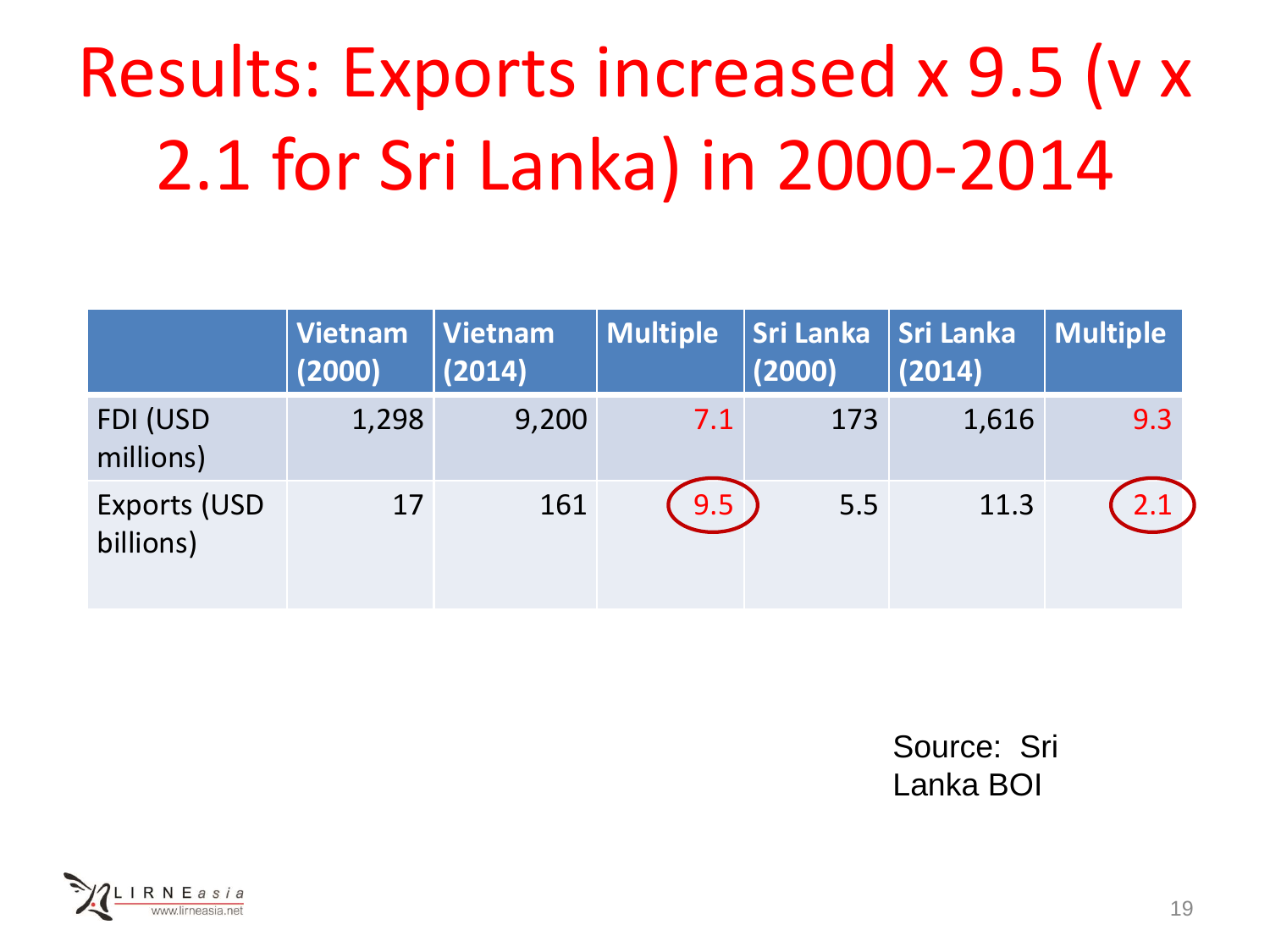### **WHY IS VIETNAM GOING FOR PLURILATERAL AGREEMENTS? WHY SHOULD THAT BE OUR END GAME?**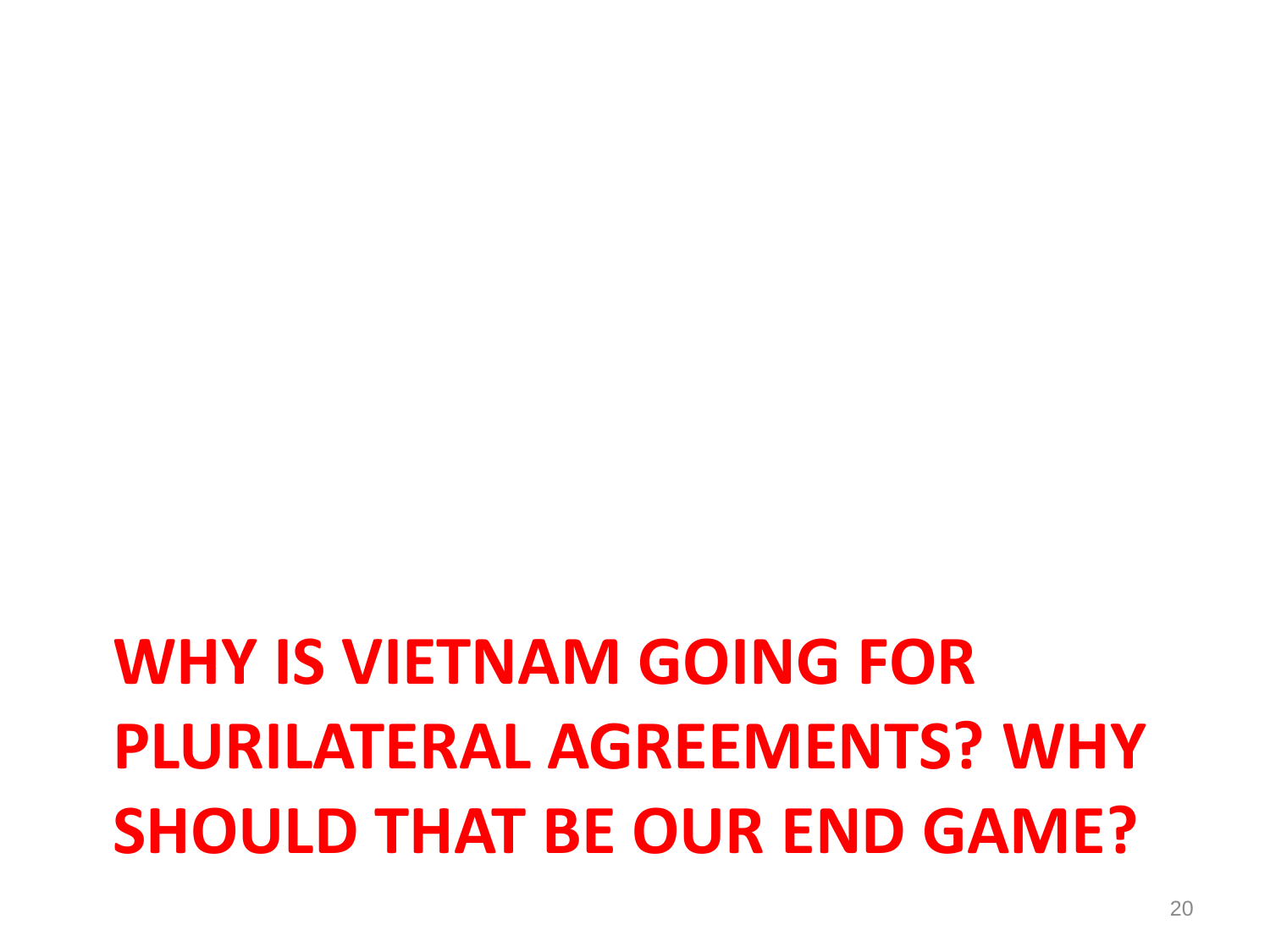## $GVN \rightarrow GPN$

| <b>Name</b>               | <b>Definition</b>                                                                                           | <b>Other Names</b>                                                                                                    |  |
|---------------------------|-------------------------------------------------------------------------------------------------------------|-----------------------------------------------------------------------------------------------------------------------|--|
| <b>Value Chain</b>        | Sequence<br>productive (i.e., value • Commodity chain<br>added)<br>activities •<br>leading to end use.      | of $\bullet$ Supply chain<br><b>Production chain</b><br><b>Activities chain</b><br>$\bullet$<br>Pipeline<br>$\bullet$ |  |
| <b>Production Network</b> | more<br>or<br>Two<br>chains that share at $\bullet$<br>least<br>$actor \bullet$<br>one<br>(network linkage) | value • Value network<br>Input-output matrix<br>Supply-base                                                           |  |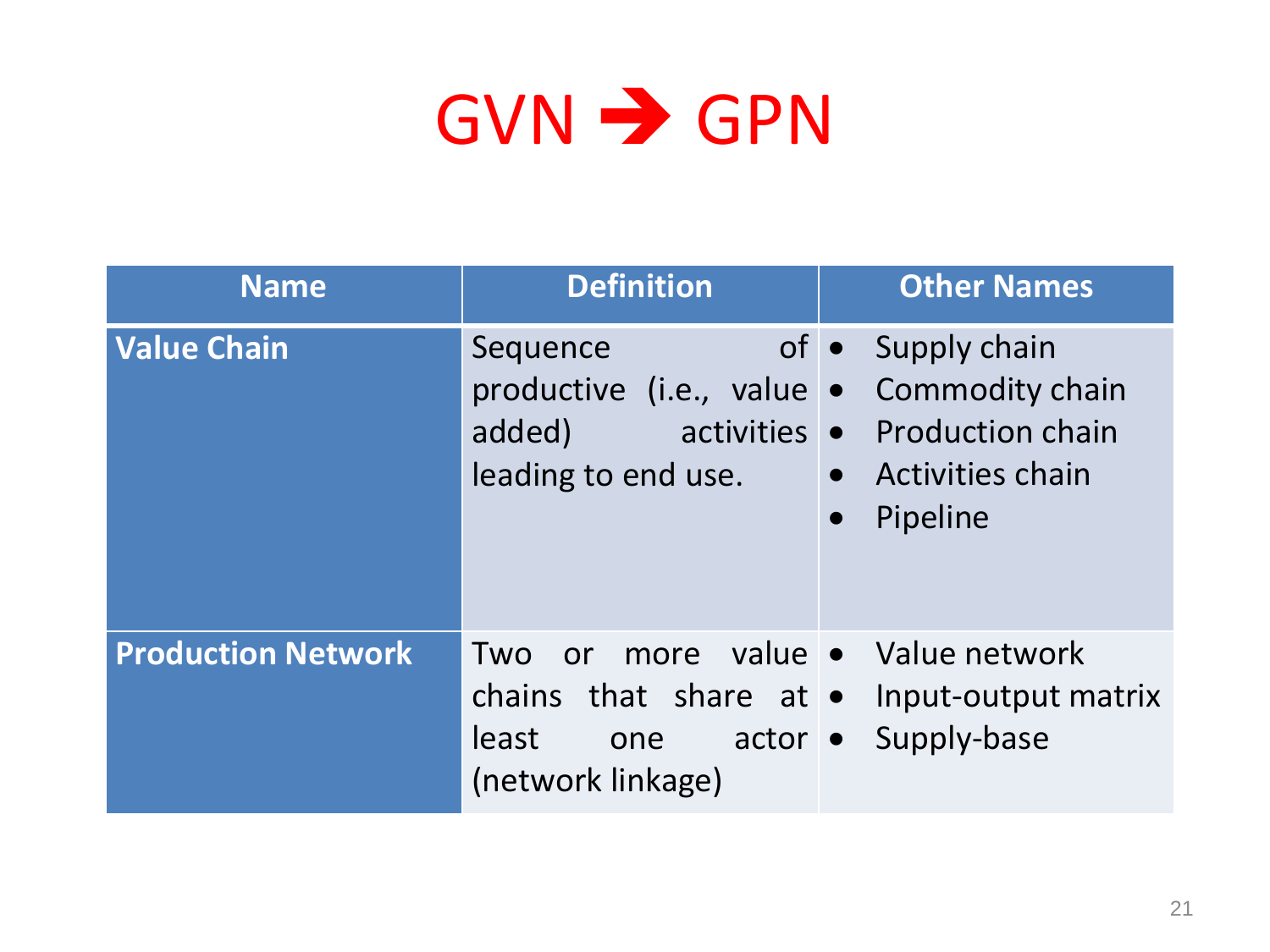# Rules of origin (ROO)

• Criteria to determine nationality of goods (where they are made, produced etc.). They are crucial in any bilateral or regional preference or free trade arrangement in order to prevent trade deflection (i.e. to ensure that such arrangements are not used to route third country products to the participating countries)

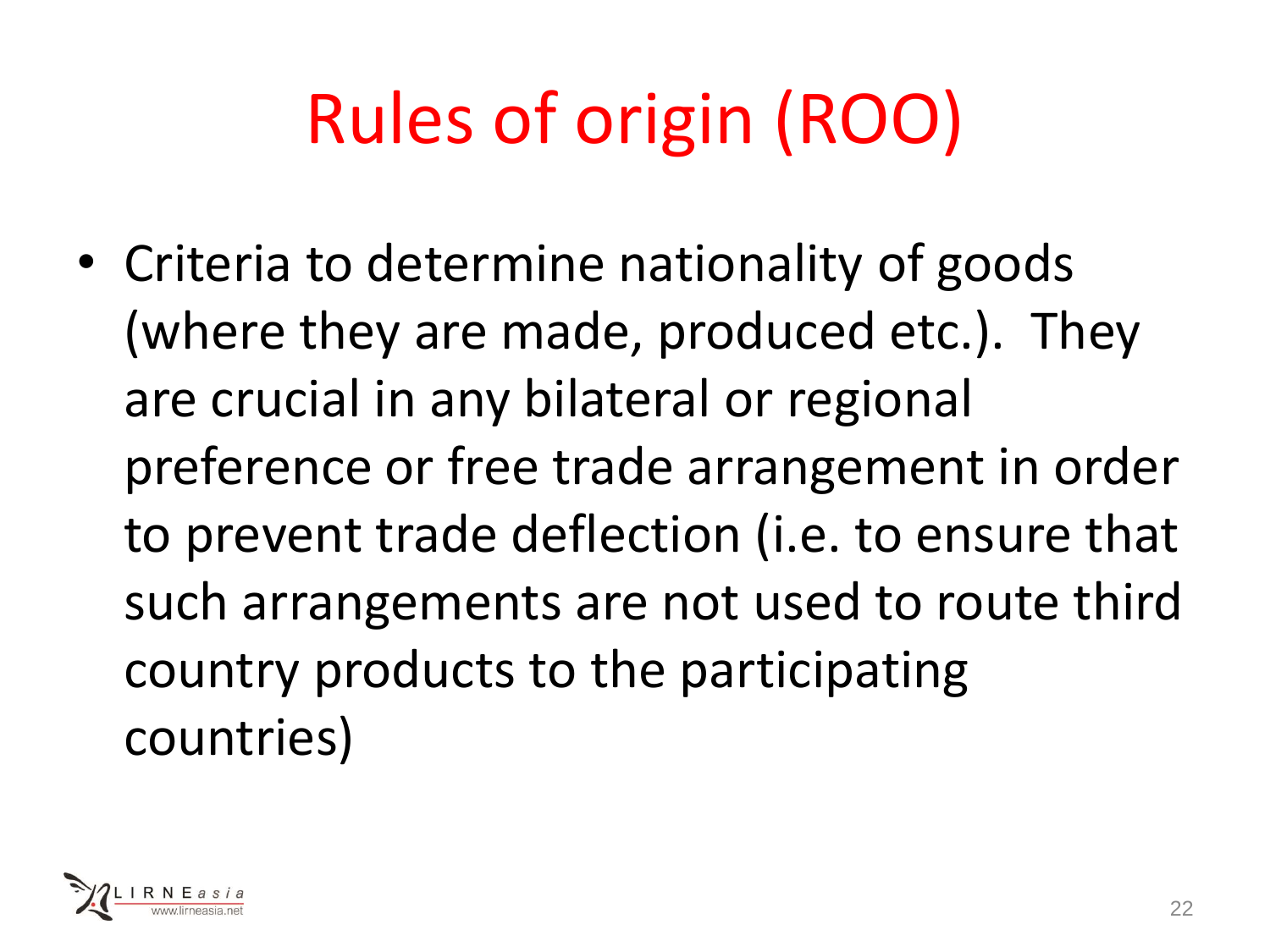# ROOs are hard enough in bilateral trade agreements

• They make trade not worth the trouble when inputs from multiple countries are involved as is the case with GPNs

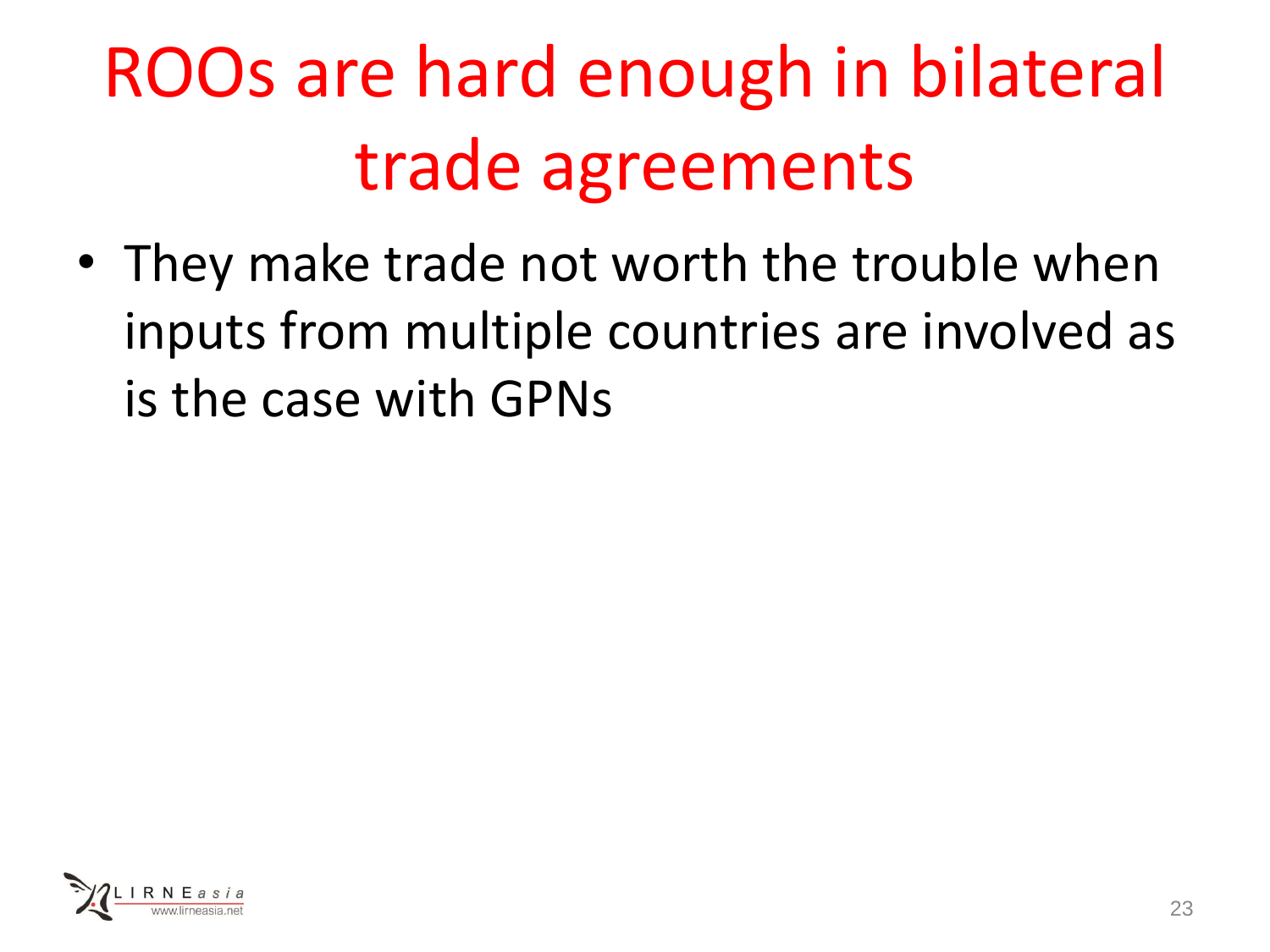## Government is beginning to talk the talk

• For the first time, the Vision 2025 document presented in September 2017 makes reference to GPNs

"We will position Sri Lanka as an exportoriented economic hub at the centre of the Indian Ocean. We recognise the fundamental reality that Sri Lanka has a domestic market of only 20 million consumers with a modest per capita income, and must rely on external demand for sustained, high, and longterm growth. We will strategically position Sri Lanka as the hub of the Indian Ocean, **securing opportunities for local businesses in global production networks (GPNs)**. This outward-looking approach will increase the efficiency of the domestic economy, contributing to a better life for all Sri Lankans."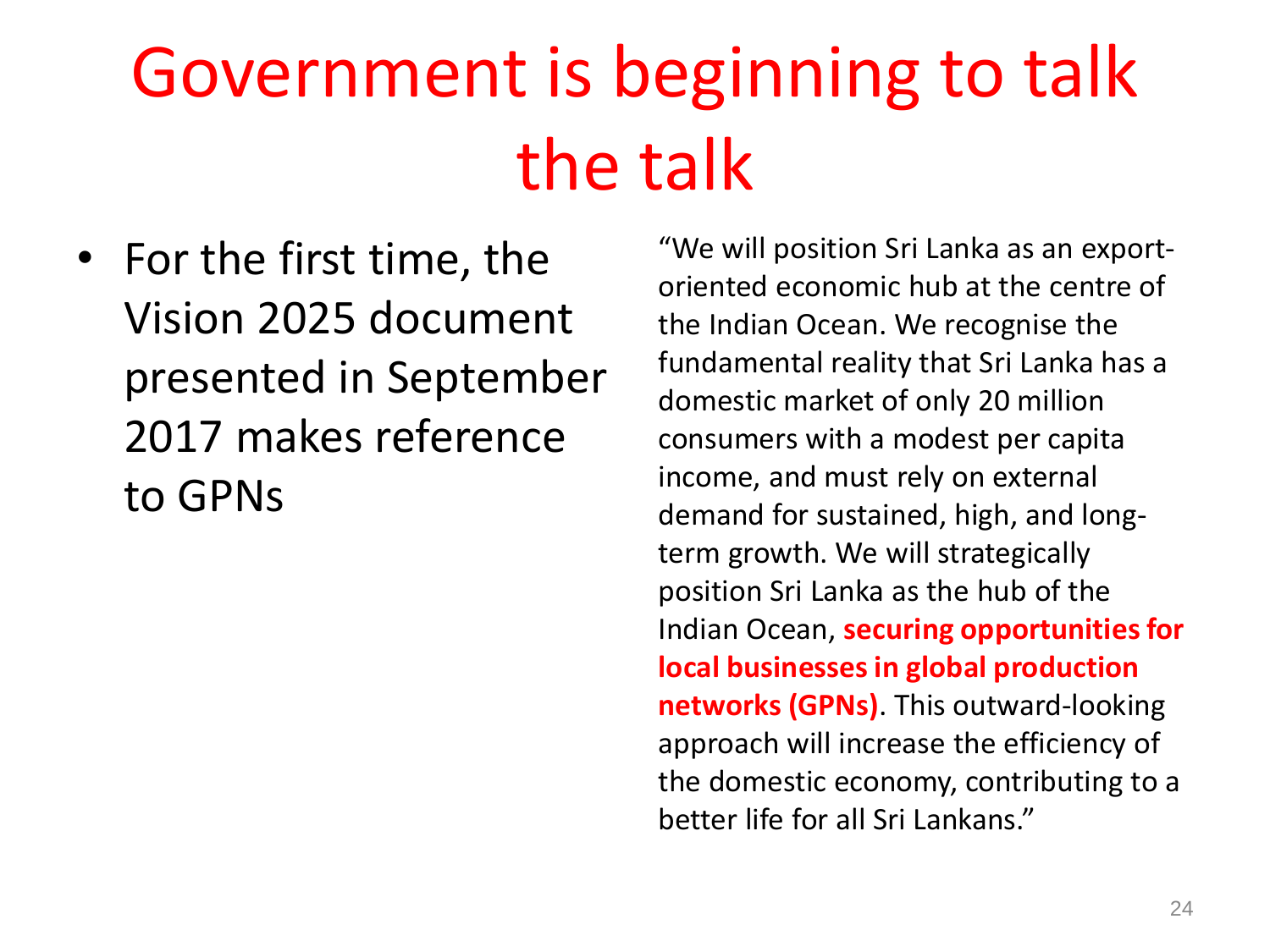## But is it ready to walk the talk?

- Trade agreements cannot be entered into unilaterally
- All we've received are invitations to negotiate from India, China, Singapore, Bangladesh, and Afghanistan (all bilateral)
	- India study group completed its work in 2003 (14 years ago); still no agreement
	- China study group completed its work in 2014 (3 years ago); still no agreement
- Modern trade agreements almost always include services, which require complex drafting of schedules  $\rightarrow$  unlikely we can handle multiple negotiations simultaneously
	- Even if we have the experts